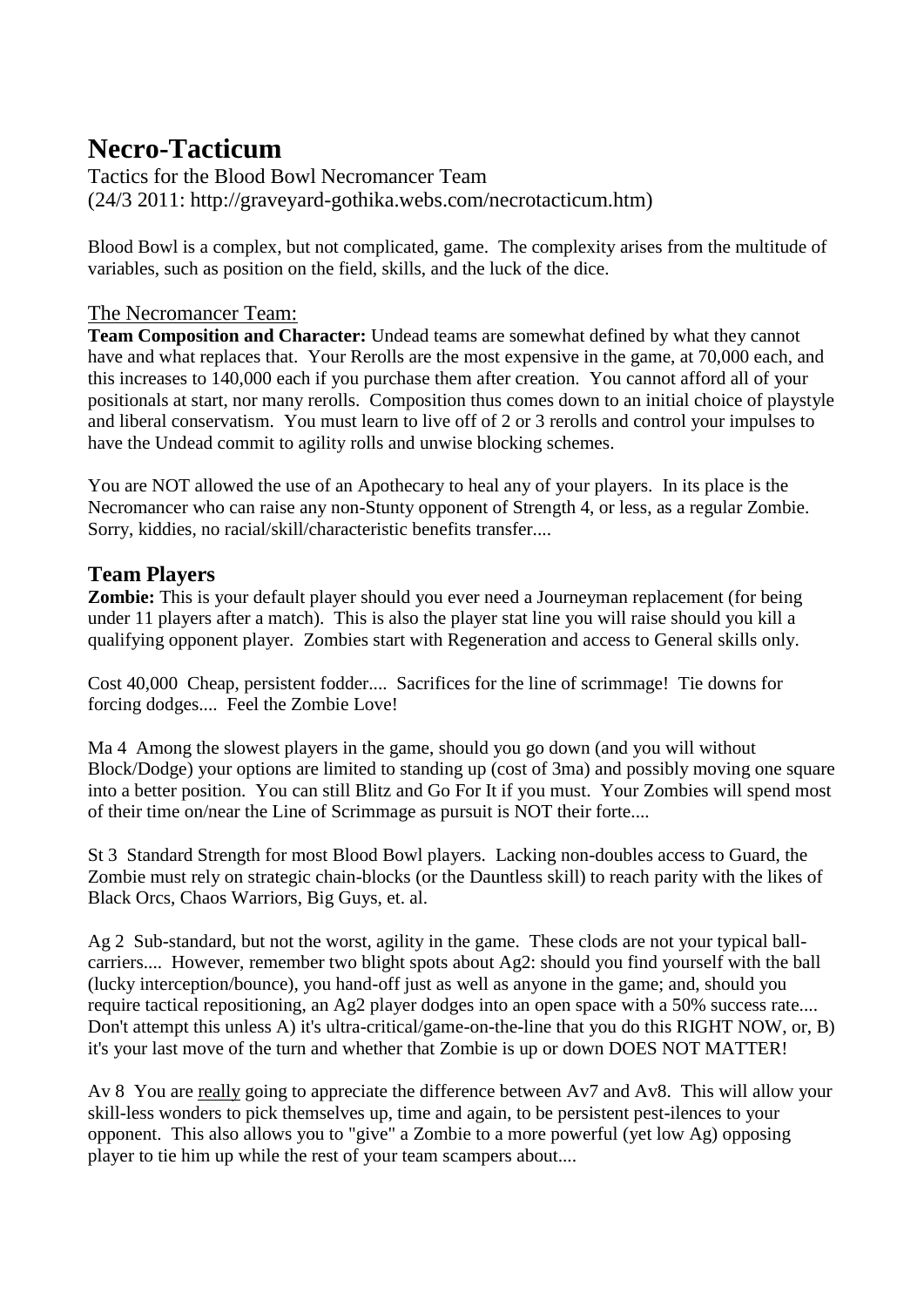Skills: Regeneration. It's a 50/50 crap shoot on whether you're truly gonna lose this player to an injury.... In a season you'll hear opposing coaches scream, "Why won't you die!!!" (Graveyard Gothika Zombies played 26 games before losing thier first lineman)....

Skill Advancement: General (only) limits what you can do. Most Zombies should get Block first, with one Zombie getting Kick asap. Kick will allow you to position the ball for your Wights/Werewolves/Ghouls to turnover your opponent, or place the ball deep enough to waste precious time for the opposition. Second skill depends on league composition... I usually go with Dauntless to reach parity with higher strength teams, though Tackle would serve well against dodgy types like Elves.... GUARD ON DOUBLES!!! You never have enough Guard.... With casualties being the only likely avenue of advancement, a 3-skill Zombie is a rarity.

Stat Increases: ALWAYS TAKE STRENGTH (6+6) INCREASES.... Agility increases (5+6) are a conundrum... while an Ag 3 Zombie does have its charms (better dodging ability) the slow Ma restricts its useage. I'd say take a regular skill. For Av/Ma increases on a (6+4) take a regular skill and a doubles skill on (5+5).

**Wight:** This is the standard blitzer-type for the Necromancer and Undead teams. Wights have access to General and Strength skills which mitigate their otherwise average stats. Wights start with Regeneration and Block.

Cost 90,000 Mildly expensive, yet irreplaceable, workhorses of the Necros. Take two immediately!

Ma 6 Average speed nevertheless allows the Wight to go most places necessary for assists and blitzes.

St 3 Average strength, they will find themselves generally lending, or needing, help; thus working in tandem with other players.

Ag 3 With average agility, there are much worse ball-carriers than Wights. Allowing them to score in early games will benefit the team as a skilled Wight is a feared Wight. Be cautious with Ag 3, as this makes the Wight a generalist... one who can do everything... just not well....

Av 8 This makes the Wight somewhat resilient to attacks, though being such a powerful piece, you'll find the Wight pummeled repeatedly in attempts to push/block/foul them out of the game....

Skills: Block is the king of skills and keeps one up 17% more of the time than those without! On a 1 die, offensive block/blitz you only have one chance in 6 of going down yourself. Juggernaut and Wrestle may still be problematic. Regeneration is the same as Zombies, above.

Skill Advancement: Lacking enough Guard, and needing to assist the Werewolves, it's always my first choice on a Wight.... Past this it's a matter of taste, although Mighty Blow helps tremendously if you are going to rely on casualties to upgrade your Wights. Strip Ball and Tackle are also popular skills for Wights. I'd go with Dodge on Doubles, though circumstances may dictate otherwise.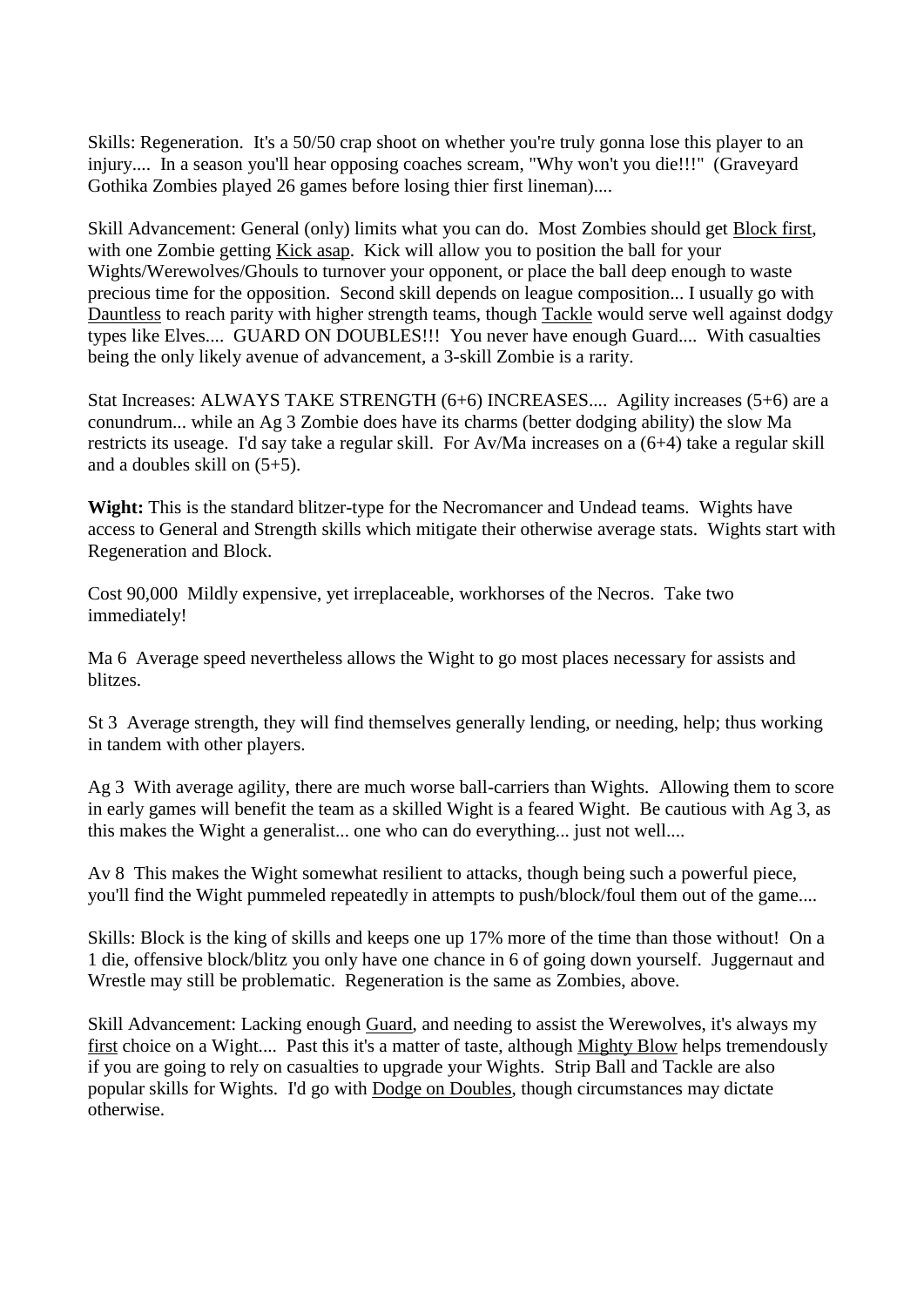Stat Increases: Strength and Agility always. A roll of (6+4) makes you choose between increased range and increased survivability. I give the nod to +Ma, as it allows the Wight to keep up with Ghouls and Weres much better. Not to mention the blitz range increasing so you can more keep up with Elves and Gutter Runners. A roll of  $(5+5)$  is better spent on an Agility skill.

**Werewolf:** For my money this is the incredible, necessary show-piece that is the only reason to play Necromancer over Undead! Superior range and Claws (combined with the mercurial Frenzy) make this player tres-dangerous (to himself and others)... thank goodness he also Regenerates.... Weres have access to General and Agility skills....

Cost 120,000 Most expensive positional in your arsenal... take two anyway!!! They're well worth the price....

Ma 8 Weres can move nearly anywhere on the field. Go For Its (GFIs) increase the range even more... as does the use of Frenzy (out to the maximum Ma, with GFIs, of 10). Follow ups with Frenzy do not require rolls for dodges, but do require rolls of any GFIs. Ma 8 can be used to move the ball quickly upfield, chase down the opposition, and a host of other irritating options that require putting the wolf "just so".... Getting up still leaves you with 5 Ma....

St 3 This would be fine were it not for the temptation Frenzy engenders. You will need to tactically position supporting players for double assists (being able to assist even if a push result is rolled on the first block/blitz) or quickly risk having your most expensive asset on the ground and ready to be fouled....

Ag 3 Generalist's agility... still it is the best on the team without stat increases. Remember that hand-offs, if necessary, are more reliable than passes. You will start with 2 or 3 rerolls, so be careful how many times you roll Agility dice.

Av 8 With a big target painted on your furry chest, it's never enough but will keep you in the game longer than Av 7. Keep moving, keep your friends close and your closest enemies shredded and stunned on the ground, or in the kill box. Conversely stay off the ground and only Frenzy with properly set up assists and only when necessary.

Skills: Regeneration has been mentioned, above, and will hopefully extend your life when the silver bb's fly (those annoying rolls that injure you). Claw will allow you to selectively hunt any opponent (you break armor on 8+). Frenzy is the great hope of the Werewolves that requires more skills to be effective... see the remarks above... and below....

Skill Advancement: Frenzy darn near DEMANDS you take Block and Dodge as the first two skills! You have to stay up. Doubles demand Mighty Blow to maximize the destructive power of the Claws. Ordinarily the advice would stop here, but Weres are quite capable of going further. Depends upon what you want to do with them. Catch is certainly appealing, though begs putting Pass on another player, requiring doubles. Sidestep, Fend and Sprint are all good, as well as Strip Ball. Weres are the most flexible of your players....

Stat Increases: Strength (squeal!) and Agility increases always!!! Unless you're banking on TWO Ma increases  $+$  sprint  $+$  sure feet. I'd take  $+Av$  for survivability on any roll of 10.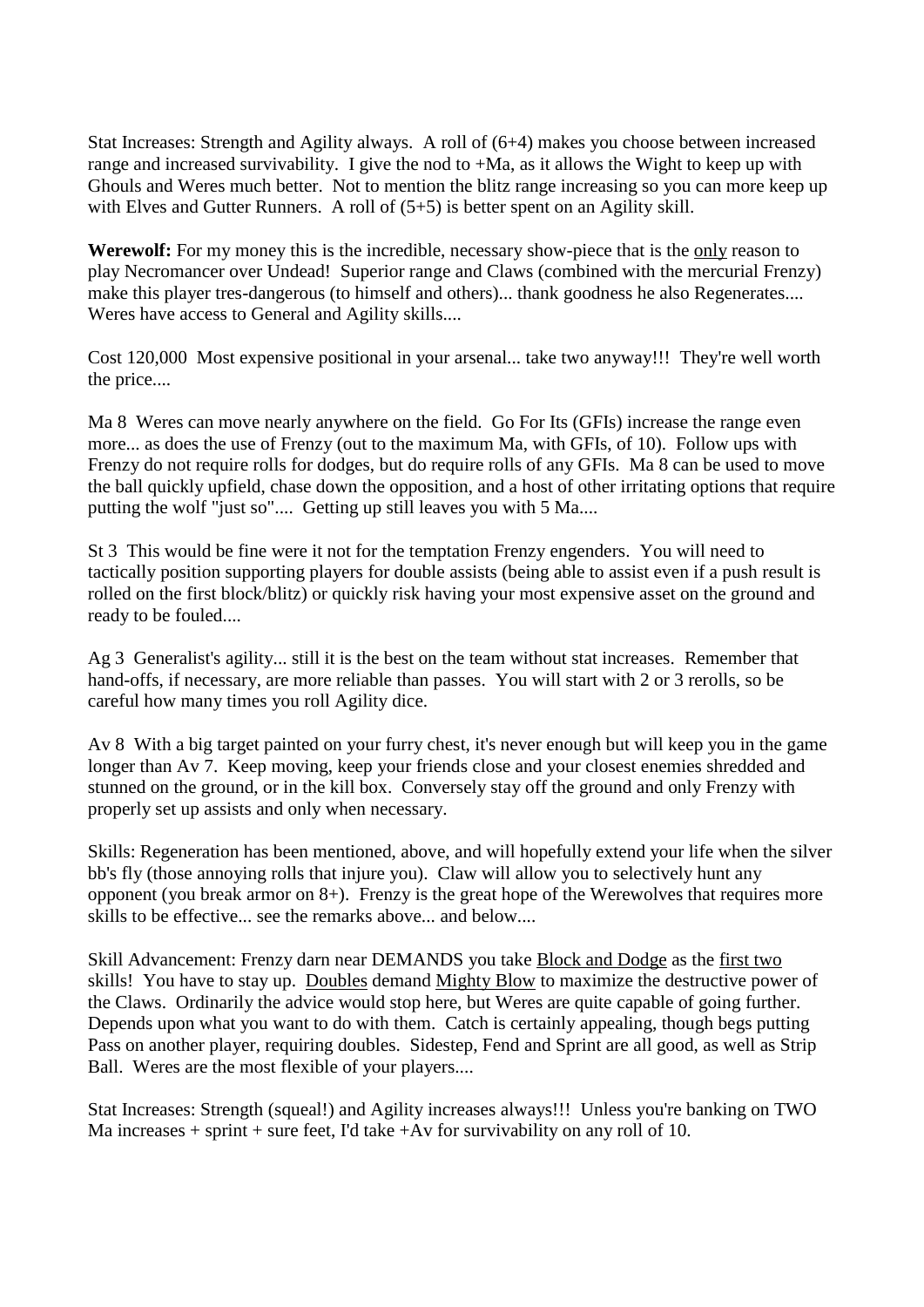**Flesh Golem:** Here comes the big hoo-doo of contention between Necromancer coaches... whether or not the Flesh Golem is worth having... and I'm on both sides of the fence. Some say that the skills given (Regeneration, Stand Firm, Thick Skull), even with 4 Strength, is significantly insufficient for the cost. Others like the durable traffic stop capability of the FG... both sides agree that they skill up WAY TOO SLOW! Nevertheless, I've rode a pair of Flesh Golems to three league championships....

Cost 110,000 Without a doubt this is an expensive piece! His inclusion gives options along the Strength and General skills path, but he relies on casualties for advancement and starts without Block!

Ma 4 Slow as a Zombie! Usually found on the line, though having a Golem paired in the wide zones with a Wight/Were is a great option... and if he's knocked down, he ain't going nowhere (Stand Firm)! I've also used him from the wide zone position to move in behind, and pin, the opposition line against my Zombies....

St 4 It's nice to not get totally outbashed... but the Golem's detractor's will tell you that two of them is too little for the job... especially compared to the likes of Black Orcs and Chaos Warriors. They may be right.... Again, I set mine (paired) in the wide zones as immovable assists against your Were/Wight getting blitzed on the kick-off....

Ag 2 Unless he has an accident, he won't be intercepting, dodging or handling the ball in ANY capacity....

Av 9 Nearly the most durable piece on any field.... He'll be up and down like a roller coaster... albeit, a REALLY SLOW roller coaster....

Skills: Regeneration is as useful as it is on any other Necro player, though high armor value will not have you relying as heavily on it. Thick Skull may be appropo, but stunned and knocked out are nearly the same for someone who moves like molasses in January.... Stand Firm is my favorite of the Golem's skills, as I use it to stick him in your face and block up lanes of travel. If you set up in the wide zones, mentioned earlier, and move/blitz in behind the opposing line of scrimmage, you can set up just right to cause the pursuers of your Werewolf/Wight combo to move that one extra square that denies an assist or blitz... or cause additional Go For It rolls that might be failed.

Skill Advancement: With miserable agility, the Golem relies only on casualties for skill ups.... Block is the ONLY first skill... followed by Guard as the second. Then Mighty Blow if you should make it to a third. I really can't recommend ANY deviation for a doubles. Stay on the Block, Guard, Mighty Blow path. (Having said that, I've taken Dodge on a first skill doubles with Grave Danger's "Venom".... It kept him on his feet vs the first three after-skill, received blocks of his career!)

Stat Increases: Take Strength and hope it helps with casualties. Agility, Movement and Armor upgrades are wasted on a Golem... take normal skills.

**Ghouls:** I didn't use ghouls for two out of the first three seasons. The weak armor (7) and lack of Regeneration (not to mention having the same skill access as the superior Werewolves) just didn't seem worth the risk of buying, then losing, this player. I REALLY may have been wrong! Ghouls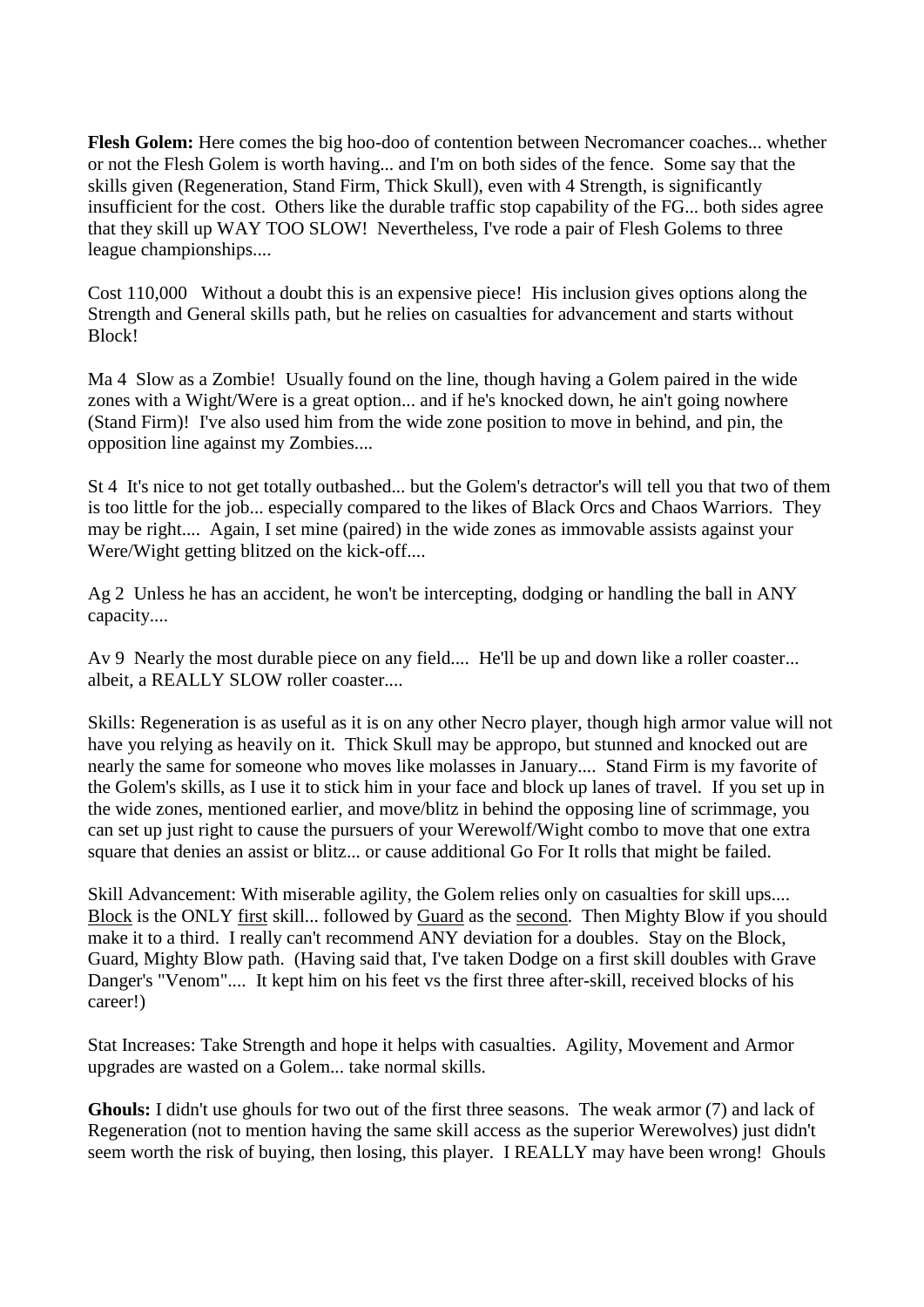open up the quick screen plays that allow you to put Wights and Weres up front where they can blitz out the opposition and then receive the hand-off or pass from the Ghouls....

Cost: 70,000 Moderate cost (almost twice that of a Zombie) for a fragile piece. On the surface not that cost efficient, but reaches great synergies with Wights/Weres. Take two, if this is your preferred style, but you will give up Golems to have them.

Ma 7 The complimentary speedster to the Wights and Weres! Put a pair in the backfield for receiving and you can often chain a hand-off and (if necessary) a quick to short pass to move the ball 3/4 of the way up the field! Also often moves these marvelous pests into positions to assist blocks.

St 3 Nothing special here. Not a huge factor as the Ghouls tend to run balls and assist blocks... not often make their own....

Ag 3 Again, nothing special. You'll most likely be using rerolls on the occasional failed pick up. Only dodge when it is tactically wise.... It's amazing how often a 1 or 2 is followed by another 1 or 2....

Av 7 If you are a Ghoul, you've heard all the "thin-skinned" jokes.... Especially after the opposing coach sees how useful they are, Ghouls become a foul opportunity just waiting to happen.... Keep these unarmored skulkers up and moving....

Skills: Ghouls are your only players to start with Dodge. At Ag 3 it is far from a sure thing, but will keep you alive to run away and fight another play! And it is nice for that occasional stunt where you must move (oh, so briefly) into a player's tackle zone and dodge away into an open square.... And, at least, you'll get a reroll when trying to make that spectacular pick up and dodge for the winning touchdown.... (Be discerning, here, you're still Ag 3!)

Skill Advancement: Too many things needed at once! You may find yourself specializing your Ghouls.... First choice for one is definitely Block, while the other might well consider Sure Hands.... Second choices might center around Sure Feet for the Block Ghoul and Kick-off Return for the Sure Hands Ghoul.... Then Sprint and probably Sure Feet. Doubles is nearly wasted... Guard is nice, but you don't want to stick around that long with your weak armor and other duties calling. Pass might work well on the Sure Hands Ghoul, and Mighty Blow on the Block Ghoul... though I think no one will fault you for forgoing the doubles and taking Ag skills.

Stat Increases: Early stat increases can lock you in or change the way you play the Ghouls. Take them all!!! A 4 St, Ma 7, dodging player is just plain scary! Block and Mighty Blow (on doubles) completes this player, but may take him out of the ball-handling role.... Ag 4 compliments the Sure Hands, KoR, Pass (on doubles) Ghoul. Added Ma puts you up there with the Weres, and +Av lowers your fatality rate.... Ghouls benefit from stat increases more than any other player in your lineup.

## **Recommended Starting Rosters:**

With the rescinded price break (LRB6) for the Golems, there are two "Goreman Approved" team rosters...